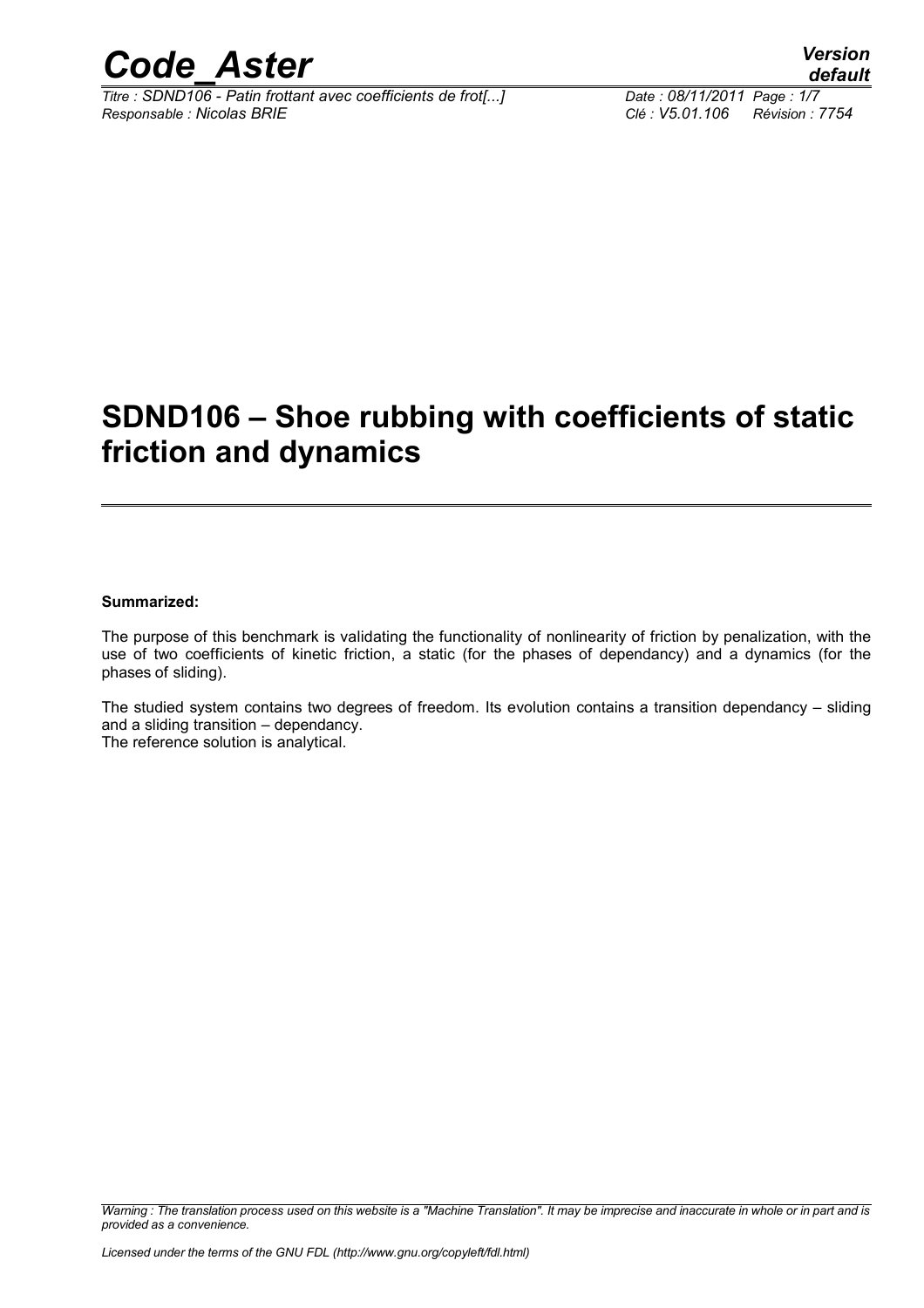*Titre : SDND106 - Patin frottant avec coefficients de frot[...] Date : 08/11/2011 Page : 2/7 Responsable : Nicolas BRIE Clé : V5.01.106 Révision : 7754*

### **1 Problem of reference**

### **1.1 Geometry**



**1.1-a : Diagram of the benchmark.**

### **1.2 Properties of the material**

the two masses are identical and are worth  $m_1=m_2=m=5$  kg. The stiffness placed between these masses is of  $k = 10<sup>4</sup> N/m$ .

### **1.3 Boundary conditions and loadings**

the masses  $m_1$  and  $m_2$  move according to  $\vec{x}$  only.

The modulus of the normal force  $\overline{F}_N$  is constant equal to  $\overline{F}_N\textcolor{black}{=}10^4\,N$  .

The mass  $m_1$  is affected of a condition of contact – friction. Coefficients of kinetic friction [5](#page-4-0) are:

- in the static case:  $\mu_s = 0.3$ ,
- in the dynamic case:  $\mu_D=0.2$ .

In this modelization, the system passes by three phases:

- A phase of dependancy, during which the force exerted on the mass  $m_2$  is constant:  $F = 3 \cdot 10^3 N$ .
- $\bullet$  A phase of sliding, beginner with  $t_1$ , when the tangential force cannot compensate for the tensile force exerted any more by spring on  $\,m_1^{}$  . At the end of an arbitrary time (  $t_2^{}\!\!=\!0.2\,s$  ), the imposed force is put at 0 and the kinetics of the system tends then towards 0.
- One second phase of dependancy, beginner with  $t_3$ , when the velocity of the mass  $m_1$  is cancelled.

### **1.4 Initial conditions**

At time  $t=0$ , the two masses are at rest (displacement and a null velocity).

*Warning : The translation process used on this website is a "Machine Translation". It may be imprecise and inaccurate in whole or in part and is provided as a convenience.*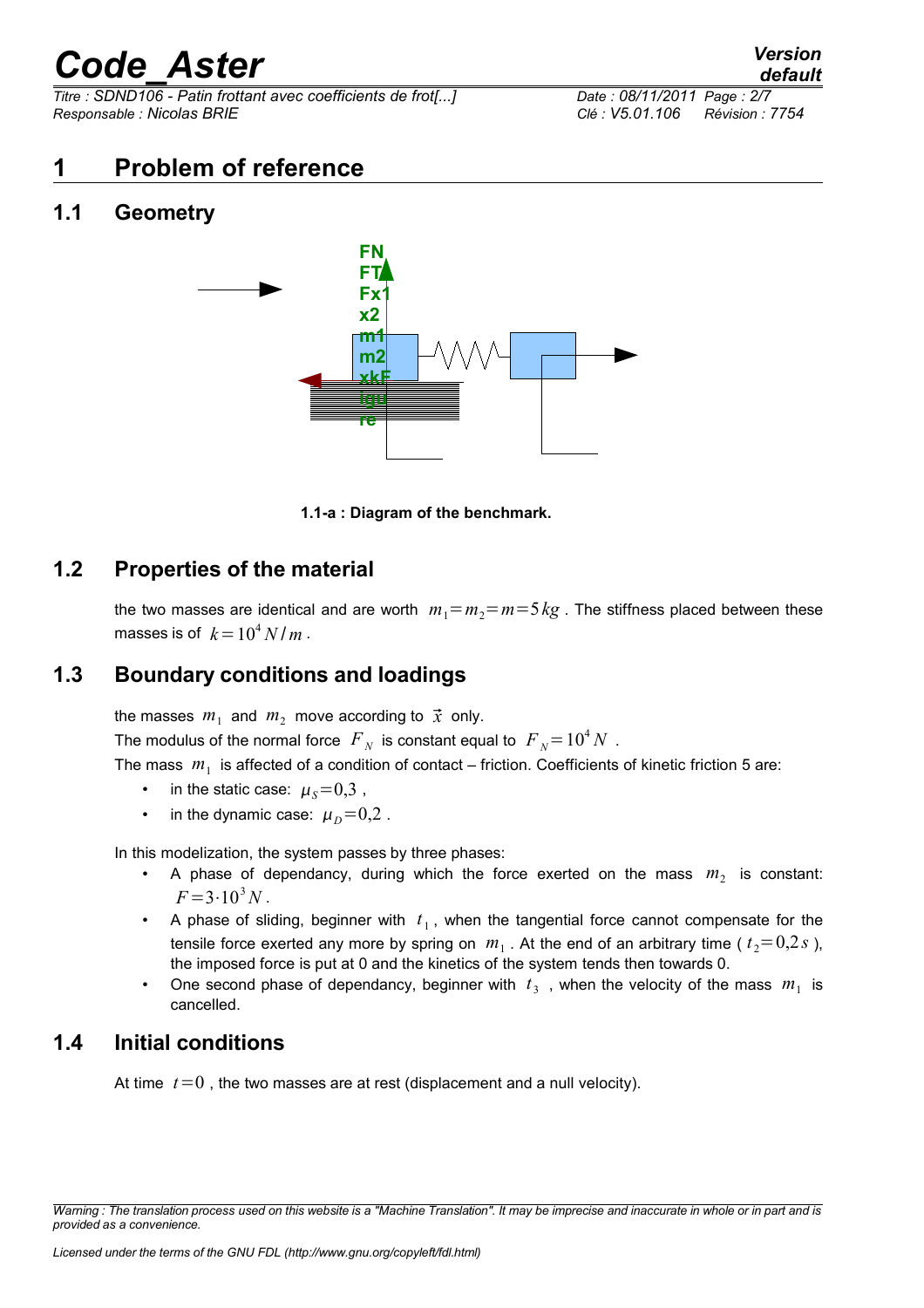*Titre : SDND106 - Patin frottant avec coefficients de frot[...] Date : 08/11/2011 Page : 3/7 Responsable : Nicolas BRIE Clé : V5.01.106 Révision : 7754*

### *default*

### **2 Reference solution**

### **2.1 Method of calculating**

the pulsation of the system is noted  $\omega_{_0}$  and is such as  $\left. \omega_{_0}^2 \right| = \frac{k}{m}$  $\frac{m}{m}$ .

#### **Phase of dependancy**

At time  $t=0$  , the mass  $m_1$  checks

and the mass  $m_2$  checks

 $x_2(t) = 0$  $x_2(t) = 0$ .

 $x_1(t)=0$  $\dot{x}_1(t)=0$ 

The basic principle of the dynamics applied to the mass  $m<sub>2</sub>$  makes it possible to write the following equation

$$
\ddot{x_2} + \omega_0^2 x_2 = \frac{F}{m},
$$

and on the mass  $\,m_1^{}\,$  the following equation

$$
F_T = -k x_2
$$

the general solution of  $x_2$  is form:

$$
x_2 = \widetilde{A}\cos(\omega_0 t) + \widetilde{B}\sin(\omega_0 t) + \frac{F}{(m\omega_0^2)}
$$

where  $\tilde{A}$  and  $\tilde{B}$  are constants.

By taking account of the initial conditions, the displacement of the mass  $m_2^+$  is thus written

$$
x_2 = \frac{F}{k} [1 - \cos(\omega_0 t)]
$$

 $||F_T||=μF_N$ 

This statement is valid until

In other words, until time  $t_1$  checking the following statement

$$
F[1-\cos(\omega_0 t_1)] = \mu_S F_N
$$

the phase of sliding thus begins with  $|t_1|$  definite with

$$
t_1 = \frac{1}{\omega_0} \arccos\left(1 - \mu_S \frac{F_N}{F}\right)
$$

#### **Phase of sliding**

At time  $t = t_1$ , the mass  $m_1$  checks

 $x_1(t_1)=0$  $\dot{x}_1(t_1)=0$ 

the basic principle of the dynamics applied to the mass  $m_1$  makes it possible to write the equation

*Warning : The translation process used on this website is a "Machine Translation". It may be imprecise and inaccurate in whole or in part and is provided as a convenience.*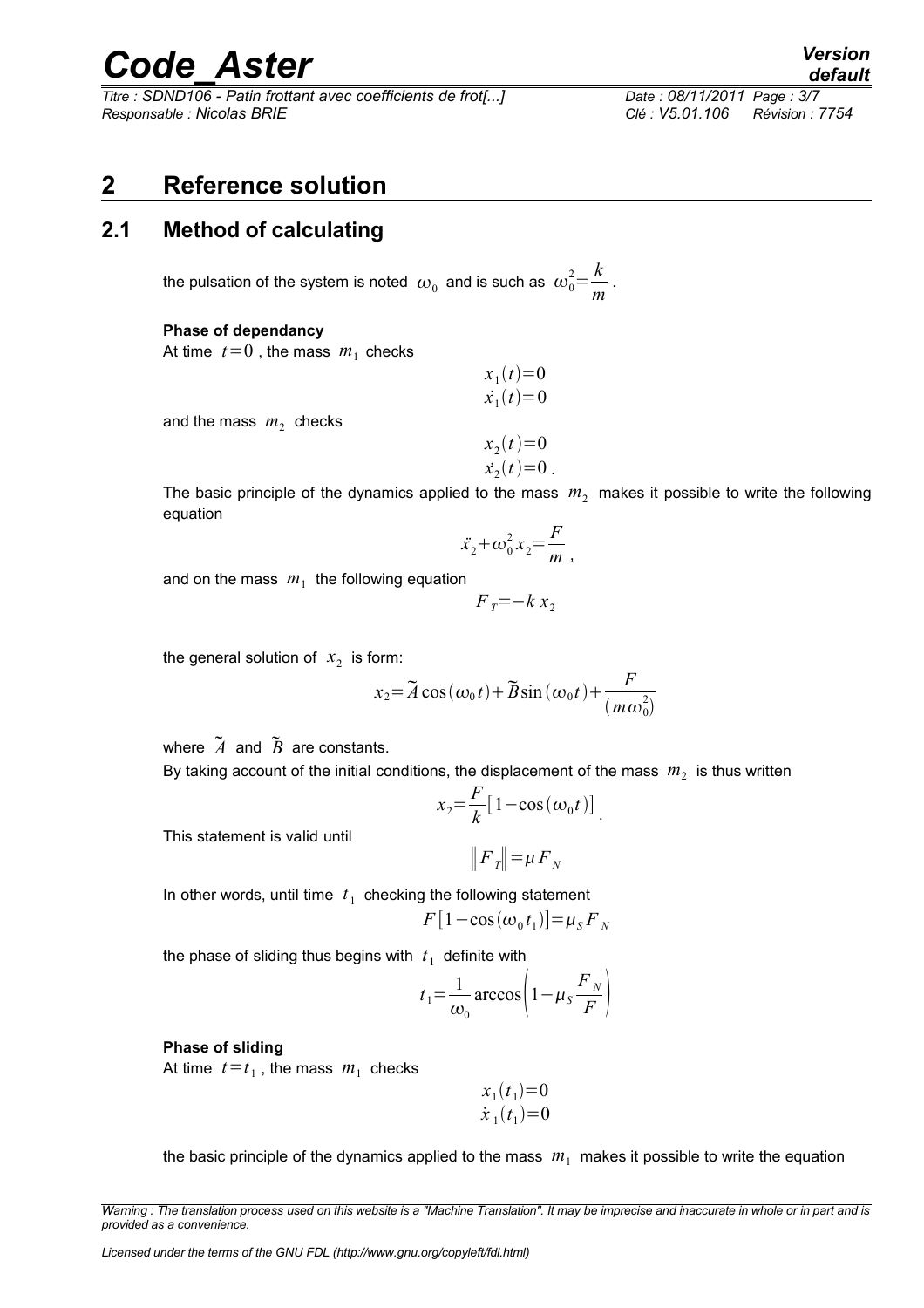*Titre : SDND106 - Patin frottant avec coefficients de frot[...] Date : 08/11/2011 Page : 4/7 Responsable : Nicolas BRIE Clé : V5.01.106 Révision : 7754*

$$
\ddot{x}_1 + \omega_0^2 x_1 = \frac{-\mu_D F_N}{m} + \omega_0^2 x_2
$$

and on the mass  $m_2$  the equation

$$
\ddot{x}_2 + \omega_0^2 x_2 = \frac{F}{m} + \omega_0^2 x_1
$$

.

By making the change of variables

$$
\begin{cases}\nX = x_1 + x_2 \\
Y = x_1 - x_2 \\
\Omega_0 = \sqrt{2} \omega_0\n\end{cases}
$$
\n
$$
r = \frac{F - \mu_D F}{\sqrt{2}}
$$

the preceding system is written

$$
\ddot{X} = \frac{F - \mu_D F_N}{m}
$$

$$
\ddot{Y} + \Omega_0^2 Y = -\frac{F + \mu_D F_N}{m}
$$

For  $t \geq t_1$ , the general solution of  $|X|$  is form

$$
X = \frac{(F - \mu_D F_N)}{2m} (t - t_1)^2 + \tilde{C} (t - t_1) + \tilde{D}.
$$

and that of *Y* is form

$$
Y = \widetilde{E} \cos \left( \Omega_0 (t - t_1) \right) + \widetilde{F} \sin \left( \Omega_0 (t - t_1) \right) - \frac{F + \mu_D F_N}{2k}.
$$

By taking account of the initial conditions, the statements of the constants  $\tilde{C}$   $\tilde{D}$ ,  $\tilde{E}$  and  $\tilde{F}$  are worth:

$$
\widetilde{C} = \dot{x}_2(t_1)
$$

$$
\widetilde{D} = x_2(t_1)
$$

$$
\widetilde{E} = \frac{F + \mu_D F_N}{2k} - x_2(t_1)
$$

$$
\widetilde{F} = -\frac{\dot{x}_2(t_1)}{\Omega_0}
$$

Displacements  $x_1$  and  $x_2$  are deduced from the preceding statements.

Phase of sliding with a loading  $|F=0|$  from  $|t_2|$  (arbitrary but higher than  $|t_1|$ ) until time  $|t_3|$ **(urgent of return to the phase dependancy)**

the basic principle of the dynamics presented previously is always valid. For the mass  $m_1$ , the checked equation is the same one:

$$
\ddot{x}_1 + \omega_0^2 x_1 = \frac{-(\mu_D F_N)}{m} + \omega_0^2 x_2
$$

and for the mass  $m<sub>2</sub>$ 

$$
\ddot{x}_2 + \omega_0^2 x_2 = \omega_0^2 x_1
$$

With the same change of variable as previously, the system is written

*default*

*Warning : The translation process used on this website is a "Machine Translation". It may be imprecise and inaccurate in whole or in part and is provided as a convenience.*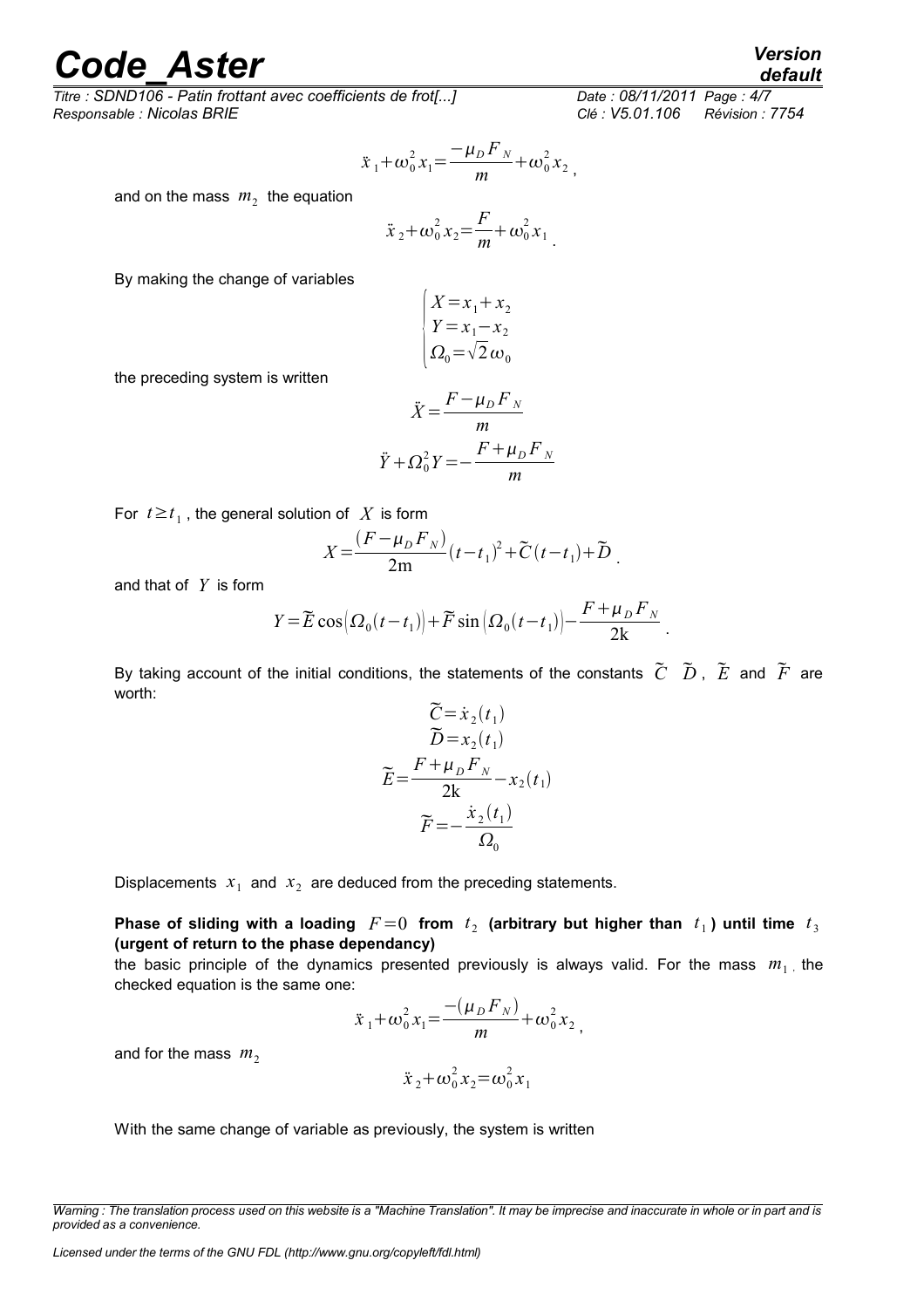*Titre : SDND106 - Patin frottant avec coefficients de frot[...] Date : 08/11/2011 Page : 5/7 Responsable : Nicolas BRIE Clé : V5.01.106 Révision : 7754*

$$
\ddot{X} = -\frac{\mu_D F_N}{m}
$$

$$
\ddot{Y} + \Omega_0^2 Y = -\frac{\mu_D F_N}{m}
$$

For  $t > t_2$ , the general solution of  $|X|$  is form

$$
X = -\frac{\mu_D F_N}{2m} (t - t_2)^2 + \widetilde{G}(t - t_2) + \widetilde{H}
$$

the general solution of *Y* is form

$$
Y = \tilde{I}\cos(\Omega_0(t - t_2)) + \tilde{J}\sin(\Omega_0(t - t_2)) - \frac{\mu_D F_N}{2k}
$$

By taking account of the initial conditions, the statements of the constants  $\tilde{G}$   $\tilde{H}$ ,  $\tilde{I}$  and  $\tilde{J}$  are worth:

$$
\widetilde{G} = \dot{x}_1(t_2) + \dot{x}_2(t_2)
$$

$$
\widetilde{H} = x_1(t_2) + x_2(t_2)
$$

$$
\widetilde{J} = \frac{\mu_D F_N}{2k} + x_1(t_2) - x_2(t_2)
$$

$$
\widetilde{J} = \frac{\dot{x}_1(t_2) - \dot{x}_2(t_2)}{\Omega_0}
$$

Displacements  $x_1$  and  $x_2$  are deduced from the preceding statements.

#### **2.2 Quantities and results of reference**

the quantities tested are the kinematics of the masses  $m_1$  and  $m_2$  with various times in the various phases of the modelization. Are also tested following times of transition:

- transition of the phase of dependancy to the phase of sliding (urgent  $t_1$ );
- transition of the phase of sliding to the phase of dependancy (time  $t_3$ ).

#### **2.3 Uncertainties on the solution**

exact analytical Solution.

#### **2.4 Bibliographical references**

<span id="page-4-0"></span>[1] E. BOYERE: Modelization of the shocks and friction in transient analysis by modal recombination. Documentation of reference of *R5.06.03* Code\_Aster. September 2009.

*Warning : The translation process used on this website is a "Machine Translation". It may be imprecise and inaccurate in whole or in part and is provided as a convenience.*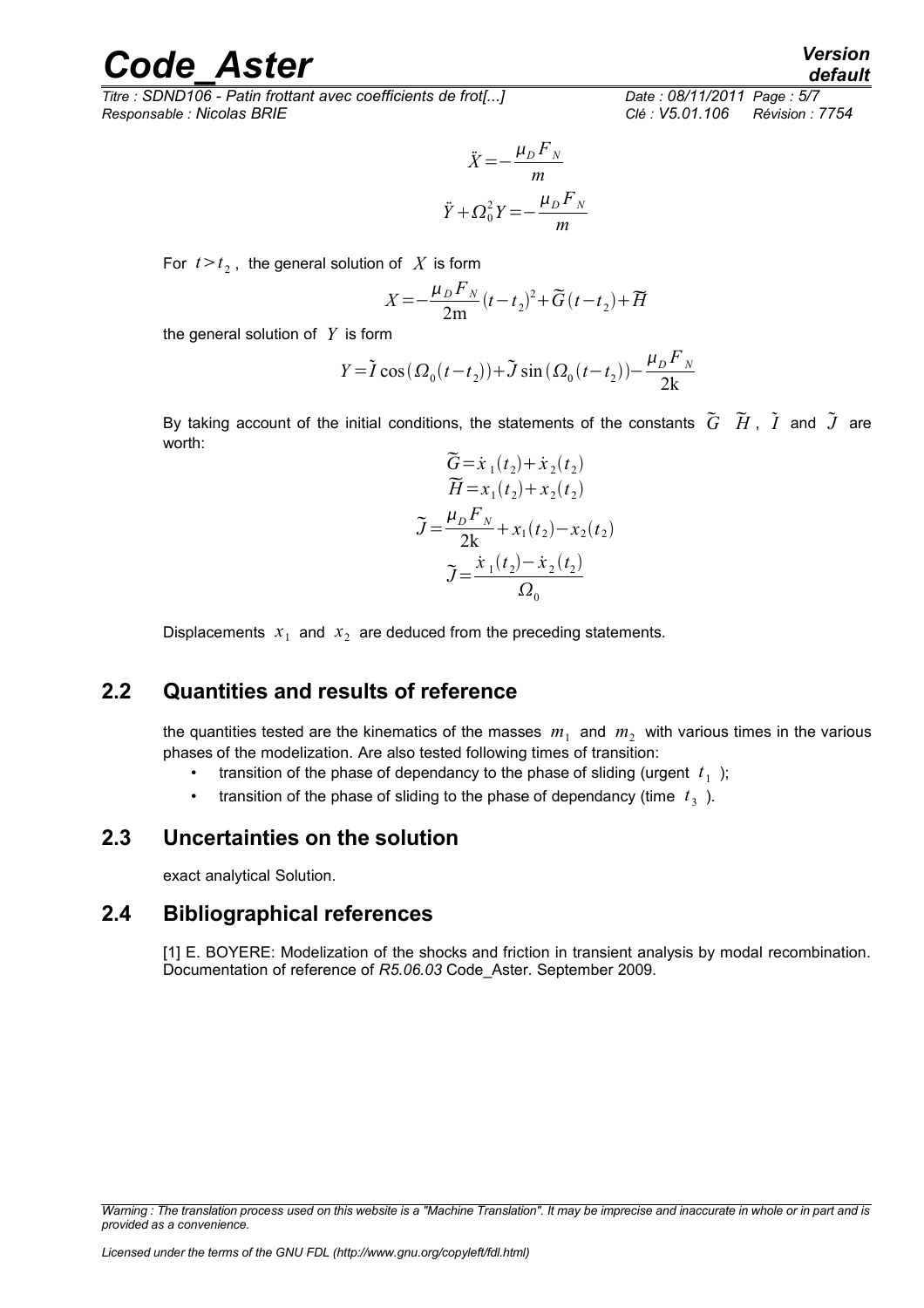### **3 Modelization A**

### **3.1 Characteristic of the modelization**

In this modelization, the force exerted on the mass  $m_2$  is cancelled in  $t_2=0.2$  *s*.

### **3.2 Characteristics of the mesh**

The mesh contains 2 meshes discrete to a node (for each mass) and 1 discrete mesh for spring.

### **3.3 Quantities tested and Urgent**

| <b>Standard</b> | results $(s)$ | Quantity     | <b>Reference</b> | Aster          | <b>Difference</b><br>(%) |
|-----------------|---------------|--------------|------------------|----------------|--------------------------|
| Analytical      | 0.02          | $x_{1}$      | 0.               | 2.0621E-05     |                          |
| Analytical      | 0.02          | $x_{2}$      | 0.11221          | 0.11221        |                          |
| Analytical      | 0.15          | $x_{1}$      | 1.35332          | 1.35329        | $-0.002$                 |
| Analytical      | 0.15          | $x_2$        | 1.80751          | 1.80751        |                          |
| Analytical      | 0.34          | $\mathcal X$ | 0.               | $-3.3802E - 5$ |                          |
| Analytical      | 0.34          | $x_2$        | 3.96813          | 3.97012        | 0.05                     |

| <b>Standard</b> | Quantity (S) | Reference | <b>Aster</b> | % Analytical |
|-----------------|--------------|-----------|--------------|--------------|
| difference      |              | 0.03512   | 0.03520      | 0.23         |
| Analytical      |              | 0.31492   | 0.31500      | 0.03         |

### **3.4 Remarks**

the difference in  $\%$  is not given for the cases where the value of reference is worth 0, but it is observed that the absolute difference is about  $10^{-5}$  .

*Warning : The translation process used on this website is a "Machine Translation". It may be imprecise and inaccurate in whole or in part and is provided as a convenience.*